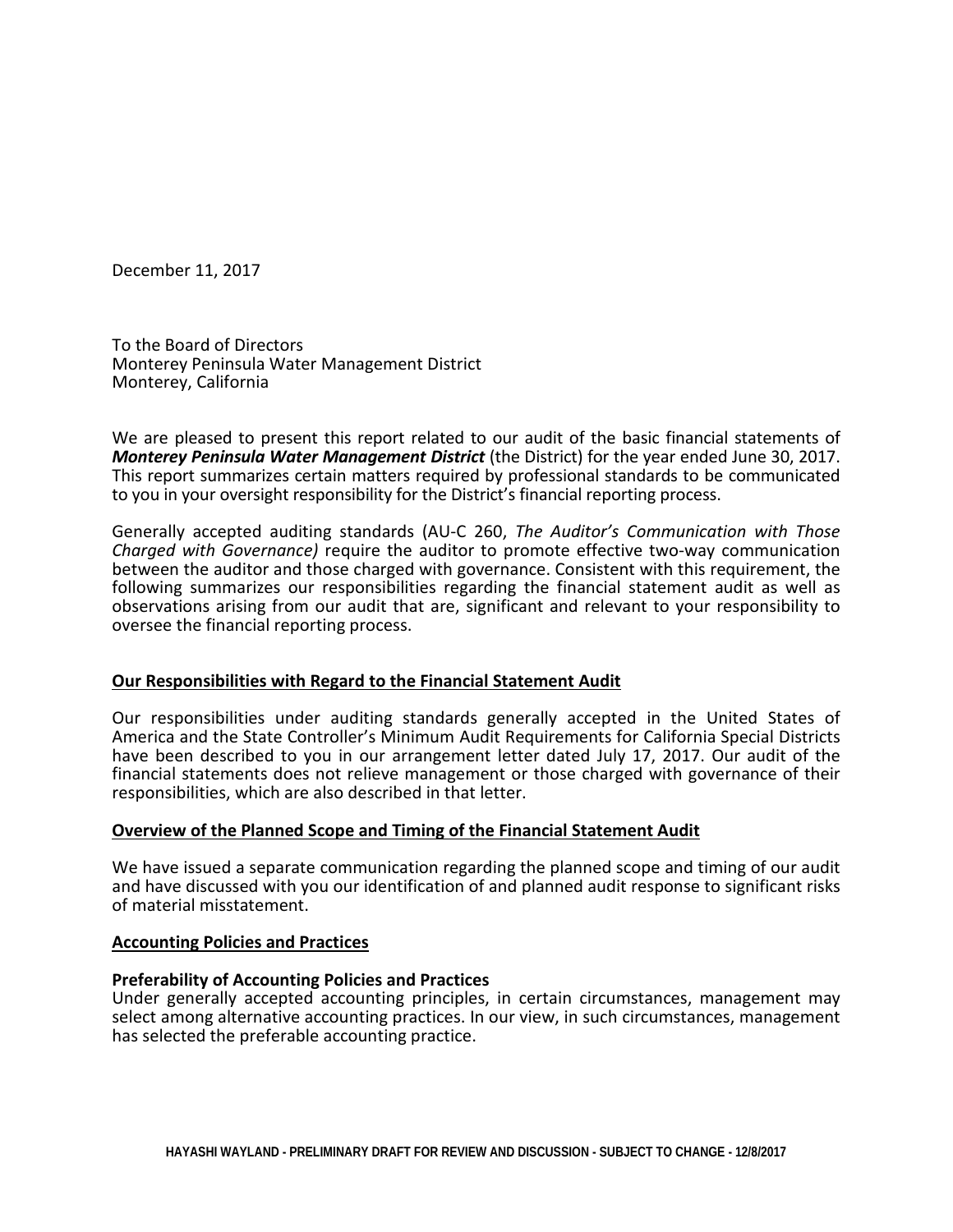To the Board of Directors Monterey Peninsula Water Management District December 11, 2017 Page 2 of 7

# **Adoption of, or Change in, Accounting Policies**

Management has the ultimate responsibility for the appropriateness of the accounting policies used by the District. Following is a description of significant accounting policies or their application that were either initially selected or changed during the year.

In June 2015, GASB issued Statement No. 73, *Accounting and Financial Reporting for Pensions and Related Assets That Are Not within the Scope of GASB Statement 68, and Amendments to Certain Provisions of GASB Statements 67 and 68*. This Statement establishes requirements for defined benefit pensions that are not within the scope of Statement No. 68, *Accounting and Financial Reporting for Pensions*, as well as amends certain provisions of Statement No. 67, *Financial Reporting for Pension Plans*, and Statement 68 for pension plans that are within their respective scopes. This Statement improves the usefulness and comparability of information about pensions by establishing a single framework for the presentation of pensions. The District implemented this Statement in fiscal year 2017.There was no significant effect on the financial statements due to the implementation.

In June 2015, GASB issued Statement No. 74, *Financial Reporting for Postemployment Benefit Plans Other Than Pension Plans*. This Statement replaces Statements No. 43 and No. 57 related to postemployment benefits other than pensions, as well as includes requirements for defined contribution (other post-employment benefit) OPEB plans that replace the requirements for those OPEB plans in Statement No. 25, No. 43, and No. 50. Statement No. 74 establishes new accounting and financial reporting requirements for governments whose employees are provided with OPEB, as well as for certain non-employer governments that have a legal obligation to provide financial support for OPEB provided to the employees of other entities. The requirements of this Statement will improve financial reporting primarily through enhanced note disclosures and schedules of required supplementary information that will be presented by OPEB plans that are administered through trusts that meet the specified criteria. The District implemented this Statement in fiscal year 2017. There was no significant effect on the financial statements due to the implementation.

In August 2015, GASB issued Statement No. 77, *Tax Abatement Disclosures*. This Statement requires disclosure of tax abatement information about (1) a reporting government's own tax abatement agreements and (2) those that are entered into by other governments and that reduce the reporting government's tax revenues. The requirements of this Statement improve financial reporting by requiring disclosures for essential tax abatement information that is not consistently or comprehensively reported to the public at present. The District implemented this Statement in fiscal year 2017. There was no significant effect on the financial statements due to the implementation.

In December 2015, GASB issued Statement No.78, *Pensions Provided Through Certain Multiple- Employer Defined Benefit Pension Plans*. The objective of this Statement is to address a practice issue regarding the scope and applicability of Statement No. 68, *Accounting and Financial Reporting for Pensions*. This issue is associated with pensions provided through certain multiple-employer defined benefit pension plans and to state or local governmental employers whose employees are provided with such pensions. This Statement amends the scope and applicability of Statement 68 to exclude pensions provided to employees of state or local governmental employers through a cost-sharing multiple-employer defined benefit pension plan that (1) is not a state or local governmental pension plan, (2) is used to provide defined benefit pensions both to employees of state or local governmental employers and to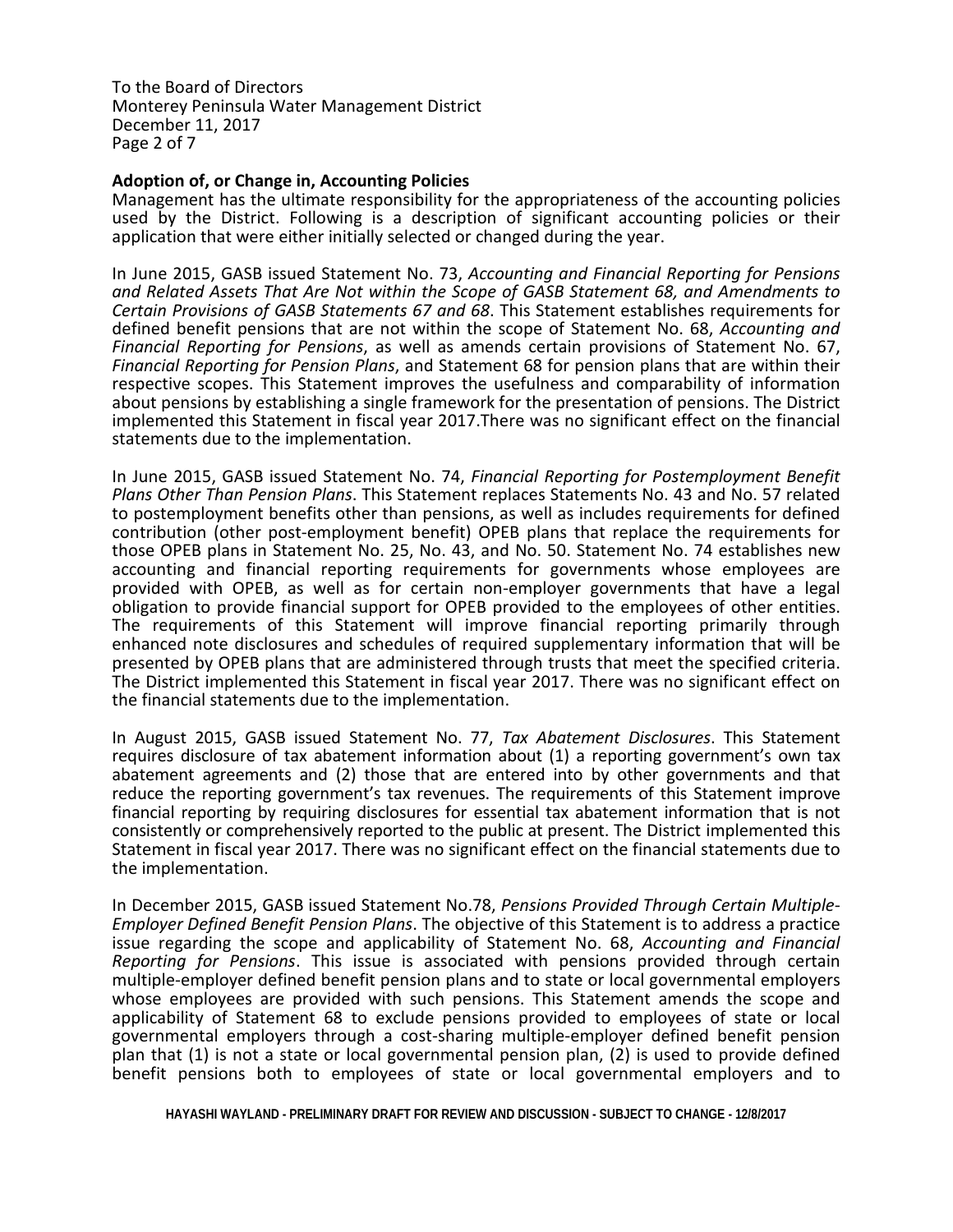To the Board of Directors Monterey Peninsula Water Management District December 11, 2017 Page 3 of 7

employees of employers that are not state or local governmental employers, and (3) has no predominant state or local governmental employer (either individually or collectively with other state or local governmental employers that provide pensions through the pension plan). This Statement establishes requirements for recognition and measurement of pension expense, expenditures, and liabilities; note disclosures; and required supplementary information for pensions that have the characteristics described above. The District implemented this Statement in fiscal year 2017. There was no significant effect on the financial statements due to the implementation.

In January 2016, GASB issued Statement No. 80, *Blending Requirements for Certain Component Units – An amendment of GASB Statement No. 14*. The objective of this Statement is to improve financial reporting by clarifying the financial statement presentation requirements for certain component units. This Statement amends the blending requirements established in paragraph 53 of Statement No. 14, *The Financial Reporting Entity, as amended*. The additional criterion requires blending of a component unit incorporated as a not-for-profit corporation in which the primary government is the sole corporate member. The additional criterion does not apply to component units included in the financial reporting entity pursuant to the provisions of Statement No. 39, *Determining Whether Certain Organizations Are Component Units*. The District implemented this Statement in fiscal year 2017. There was no significant effect on the financial statements due to the implementation.

In March 2016, GASB issued Statement No. 81, *Irrevocable Split-Interest Agreements*. The objective of this Statement is to improve accounting and financial reporting for irrevocable split-interest agreements by providing recognition and measurement guidance for situations in which a government is a beneficiary of the agreement. This Statement requires that a government that receives resources pursuant to an irrevocable split-interest agreement recognize assets, liabilities, and deferred inflows of resources at the inception of the agreement. Furthermore, this Statement requires that a government recognize assets representing its beneficial interests in irrevocable split-interest agreements that are administered by a third party, if the government controls the present service capacity of the beneficial interests. This Statement requires that a government recognize revenue when the resources become applicable to the reporting period. The District implemented this Statement in fiscal year 2017. There was no significant effect on the financial statements due to the implementation.

#### **Recently Issued Accounting Standards**

The GASB has issued the following statements not yet implemented by the District. The District's management has not yet determined the effect these Statements will have on the District's financial statements. However, the District plans to implement the standards by the required dates:

In June 2015, GASB issued Statement No. 75, *Accounting and Financial Reporting for Postemployment Benefits Other Than Pensions*. This Statement replaces the requirements of Statements No. 45 and No. 57 related to postemployment benefits other than pensions. Statement No. 75 establishes new accounting and financial reporting requirements for OPEB plans. The requirements of this Statement will improve the decision-usefulness of information in employer and governmental non-employer contributing entity financial reports and will enhance its value for assessing accountability and inter-period equity by requiring recognition

**HAYASHI WAYLAND - PRELIMINARY DRAFT FOR REVIEW AND DISCUSSION - SUBJECT TO CHANGE - 12/8/2017**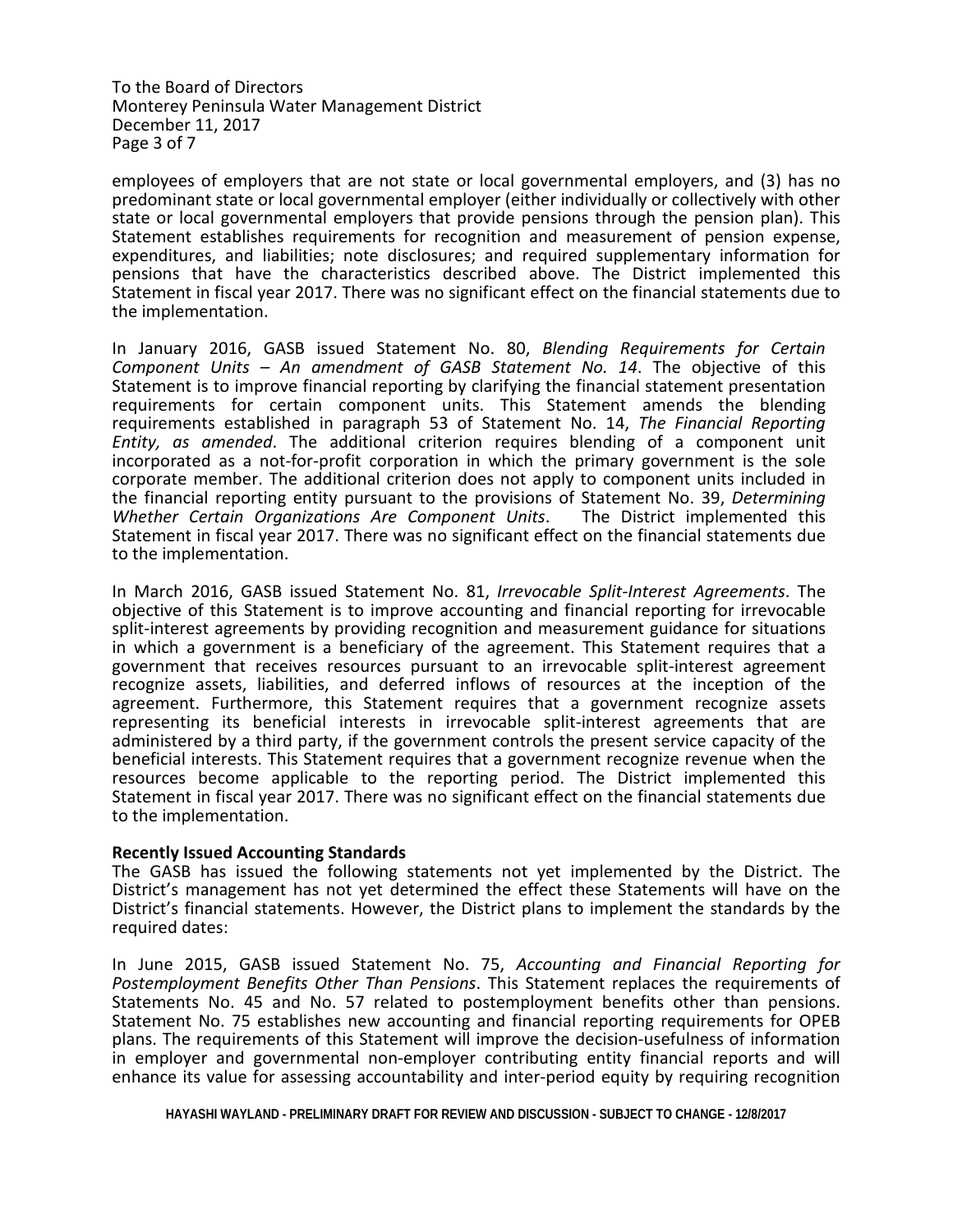To the Board of Directors Monterey Peninsula Water Management District December 11, 2017 Page 4 of 7

of the entire OPEB liability and a more comprehensive measure of OPEB expense. The provisions in this Statement are effective for fiscal years beginning after June 15, 2017. Earlier application is encouraged. The District has no plan for early implementation of this Statement. At this time the District is not certain of the effect the adoption of Statement No. 83 will have on the financial statements.

In November 2016, GASB issued Statement No. 83, *Certain Asset Retirement Obligations*. This Statement addresses accounting and financial reporting for certain asset retirement obligations (AROs). An ARO is a legally enforceable liability associated with the retirement of a tangible capital asset. A government that has legal obligations to perform future asset retirement activities related to its tangible capital assets should recognize a liability based on the guidance in this Statement. This Statement also requires disclosure of information about the nature of a government's AROs, the methods and assumptions used for the estimates of the liabilities, and the estimated remaining useful life of the associated tangible capital assets. If an ARO (or portions thereof) has been incurred by a government but is not yet recognized because it is not reasonably estimable, the government is required to disclose that fact and the reasons therefore. This Statement requires similar disclosures for a government's minority shares of AROs. The requirements in this Statement are effective for fiscal years beginning after June 15, 2018. Earlier application is encouraged. The District has no plan for early implementation of this Statement. At this time the District is not certain of the effect the adoption of Statement No. 83 will have on the financial statements.

In January 2017, GASB issued Statement No. 84, *Fiduciary Activities*. This Statement establishes criteria for identifying fiduciary activities of all state and local governments. The focus of the criteria generally is on (1) whether a government is controlling the assets of the fiduciary activity and (2) the beneficiaries with whom a fiduciary relationship exists. Separate criteria are included to identify fiduciary component units and postemployment benefit arrangements that are fiduciary activities. The objective of this Statement is to improve guidance regarding the identification of fiduciary activities for accounting and financial reporting purposes and how those activities should be reported. The requirements in this Statement are effective for fiscal years beginning after December 15, 2018. Earlier application is encouraged. The District has no plan for early implementation of this Statement. At this time the District is not certain of the effect the adoption of Statement No. 84 will have on the financial statements.

In March 2017, GASB issued Statement No. 85, *Omnibus 2017*. The objective of this Statement is to address practice issues that have been identified during implementation and application of certain GASB Statements. This Statement addresses a variety of topics including issues related to blending component units, goodwill, fair value measurement and application, and postemployment benefits (pensions and other postemployment benefits [OPEB]). The requirements of this Statement will enhance consistency in the application of accounting and financial reporting requirements. Consistent reporting will improve the usefulness of information for users of state and local government financial statements. The requirements of this Statement are effective for fiscal years beginning after June 15, 2017. Earlier application is encouraged. The District has no plan for early implementation of this Statement. At this time the District is not certain of the effect the adoption of Statement No. 85 will have on the financial statements.

In May 2017, GASB issued Statement No. 86, *Certain Debt Extinguishment Issues*. The primary objective of this Statement is to improve consistency in accounting and financial reporting for

**HAYASHI WAYLAND - PRELIMINARY DRAFT FOR REVIEW AND DISCUSSION - SUBJECT TO CHANGE - 12/8/2017**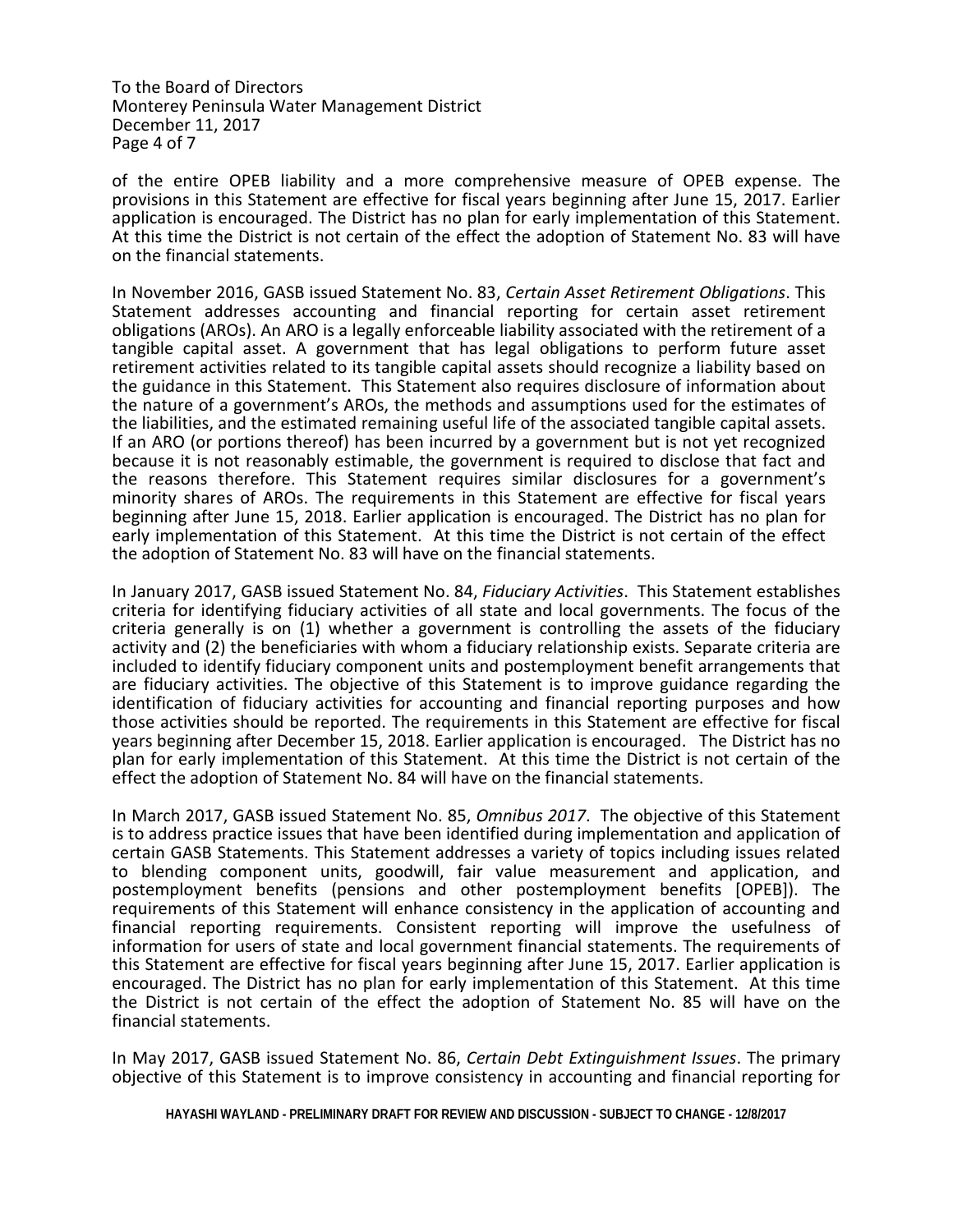To the Board of Directors Monterey Peninsula Water Management District December 11, 2017 Page 5 of 7

in-substance defeasance of debt by providing guidance for transactions in which cash and other monetary assets acquired with only existing resources—resources other than the proceeds of refunding debt—are placed in an irrevocable trust for the sole purpose of extinguishing debt. This Statement also improves accounting and financial reporting for prepaid insurance on debt that is extinguished and notes to financial statements for debt that is defeased in substance. The requirements of this Statement are effective for fiscal years beginning after June 15, 2017. Earlier application is encouraged. The District has no plan for early implementation of this Statement. At this time the District is not certain of the effect the adoption of Statement No. 86 will have on the financial statements.

In June 2017, GASB issued Statement No. 87, *Leases.* The objective of this Statement is to better meet the information needs of financial statement users by improving accounting and financial reporting for leases by governments. This Statement increases the usefulness of governments' financial statements by requiring recognition of certain lease assets and liabilities for leases that previously were classified as operating leases and recognized as inflows of resources or outflows of resources based on the payment provisions of the contract. It establishes a single model for lease accounting based on the foundational principle that leases are financings of the right to use an underlying asset. Under this Statement, a lessee is required to recognize a lease liability and an intangible right-to-use lease asset, and a lessor is required to recognize a lease receivable and a deferred inflow of resources, thereby enhancing the relevance and consistency of information about governments' leasing activities. The requirements of this Statement are effective for fiscal years beginning after December 15, 2019. Earlier application is encouraged. The District has no plan for early implementation of this Statement. At this time the District is not certain of the effect the adoption of Statement No. 87 will have on the financial statements.

## **Significant or Unusual Transactions**

We did not identify any significant or unusual transactions or significant accounting policies in controversial or emerging areas for which there is a lack of authoritative guidance or consensus.

#### **Management Judgments and Accounting Estimates**

Accounting estimates are an integral part of the preparation of financial statements and are based upon management's current judgment. The process used by management encompasses their knowledge and experience about past and current events and certain assumptions about future events. You may wish to monitor throughout the year the process used to determine and record these accounting estimates. The significant accounting estimates reflected in the District's June 30, 2017 basic financial statements include useful lives of depreciable assets, the cost of other post employment benefits and the pension cost and net pension liability.

# **Audit Adjustments**

Audit adjustments proposed by us and recorded by the District are shown on the attached "Adjusting Journal Entries," "Reclassification Journal Entries," "GASB Journal Entries," and "Prepared by Client Journal Entries."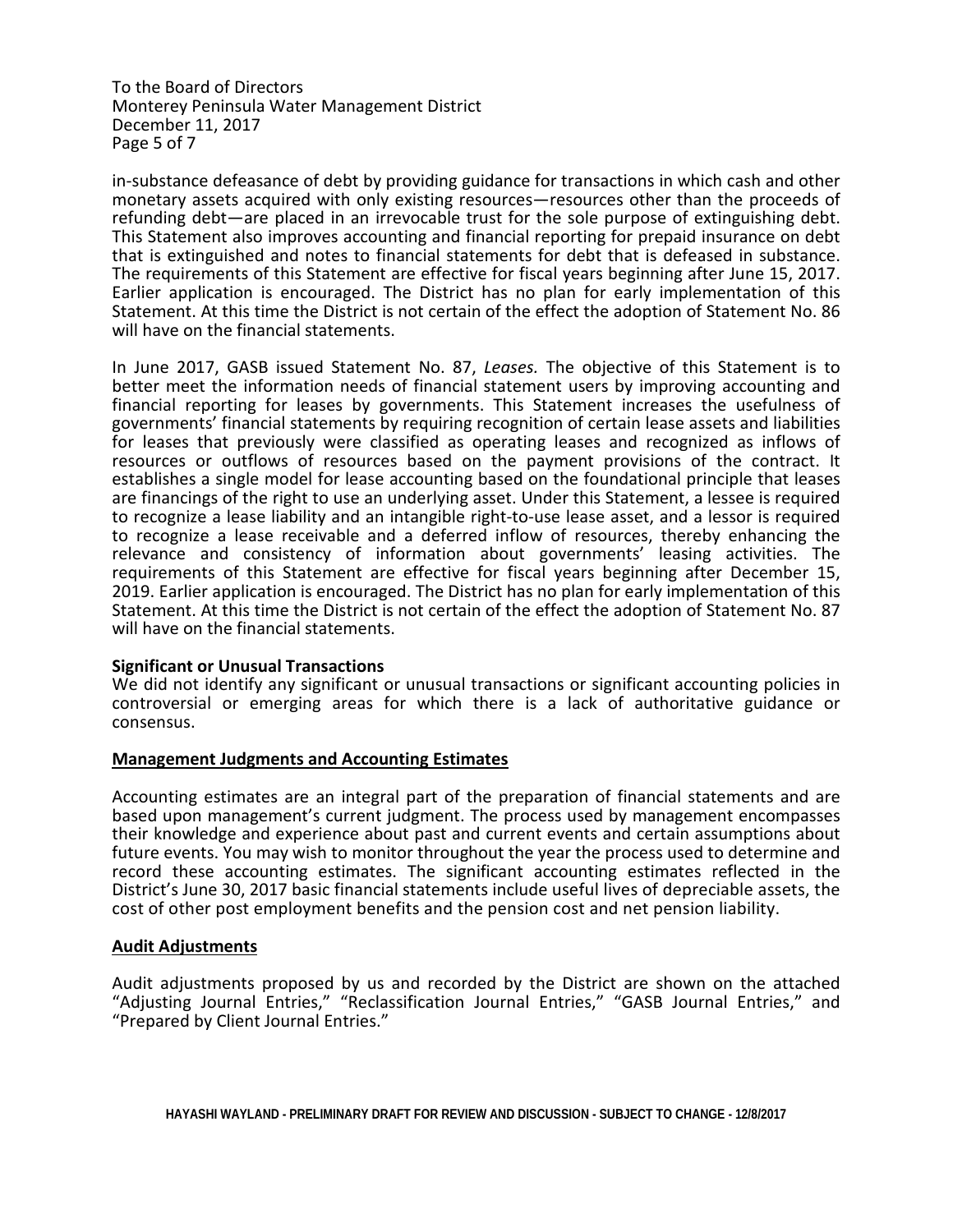To the Board of Directors Monterey Peninsula Water Management District December 11, 2017 Page 6 of 7

## **Uncorrected Misstatements**

There were no uncorrected misstatements.

## **Disagreements with Management**

We encountered no disagreements with management over the application of significant accounting principles, the basis for management's judgments on any significant matters, the scope of the audit or significant disclosures to be included in the financial statements.

## **Consultations with Other Accountants**

We are not aware of any consultations management had with other accountants about accounting or auditing matters.

## **Significant Issues Discussed with Management**

No significant issues arising from the audit were discussed with or were the subject of correspondence with management.

## **Significant Difficulties Encountered in Performing the Audit**

We did not encounter any significant difficulties in dealing with management during the audit.

# **Letter Communicating Significant Deficiencies and Material Weaknesses in Internal Control over Financial Reporting**

When significant deficiencies and material weaknesses are identified during our audit of the financial statements, we are required to communicate them to you in writing. For the year ended June 30, 2017 a letter was not required.

#### **Other Audit Findings or Issues**

#### **Bank Reconciliations**

**Observation:** We noted that many old outstanding checks, some over one year old, are being carried on monthly cash reconciliations. This causes additional time to be spent by the Accountant to reconcile the bank accounts each month.

**Recommendation:** We recommend that checks that are over one year old be investigated and removed from the bank reconciliation and that the original transaction be reversed in the current year. Research should be done periodically to eliminate large numbers of old items being carried from month to month.

**Status:** The District is in the process of investigating and removing checks that are over a year old. Staff will periodically monitor and remove any checks that are more than a year old.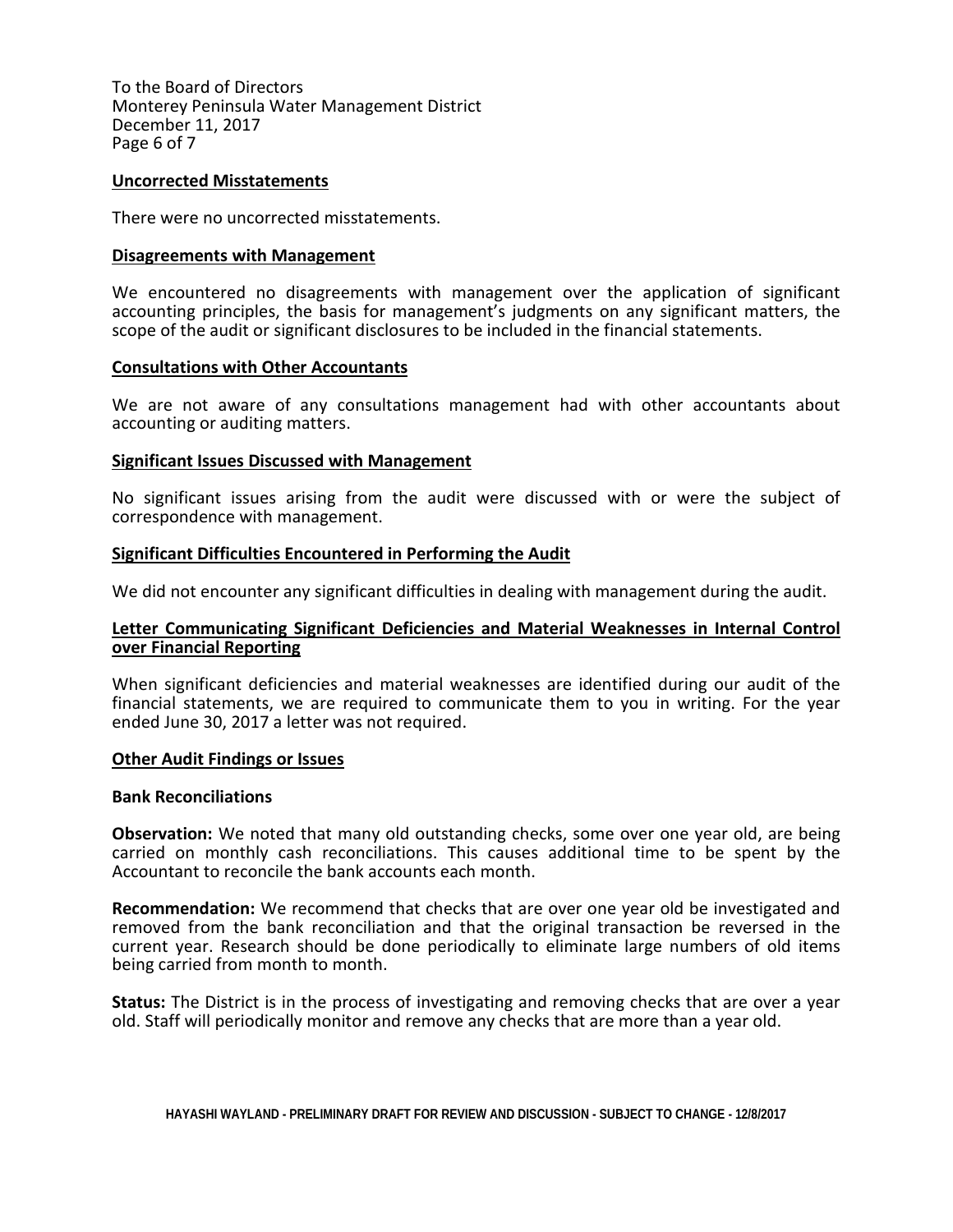To the Board of Directors Monterey Peninsula Water Management District December 11, 2017 Page 7 of 7

## **Significant Written Communications between Management and Our Firm**

We have requested certain representations from management that are included in the management representation letter dated December 11, 2017.

This report is intended solely for the information and use of the Board of Directors the Administrative Committee and management and is not intended to be and should not be used by anyone other than these specified parties. It will be our pleasure to respond to any questions you have regarding this report. We appreciate the opportunity to continue to be of service to the Monterey Peninsula Water Management District.

Sincerely,

Michael T. Briley, CPA, CGMA Managing Partner Hayashi Wayland

Attachments: Adjusting Journal Entries Reclassification Journal Entries GASB Journal Entries Prepared by Client Journal Entries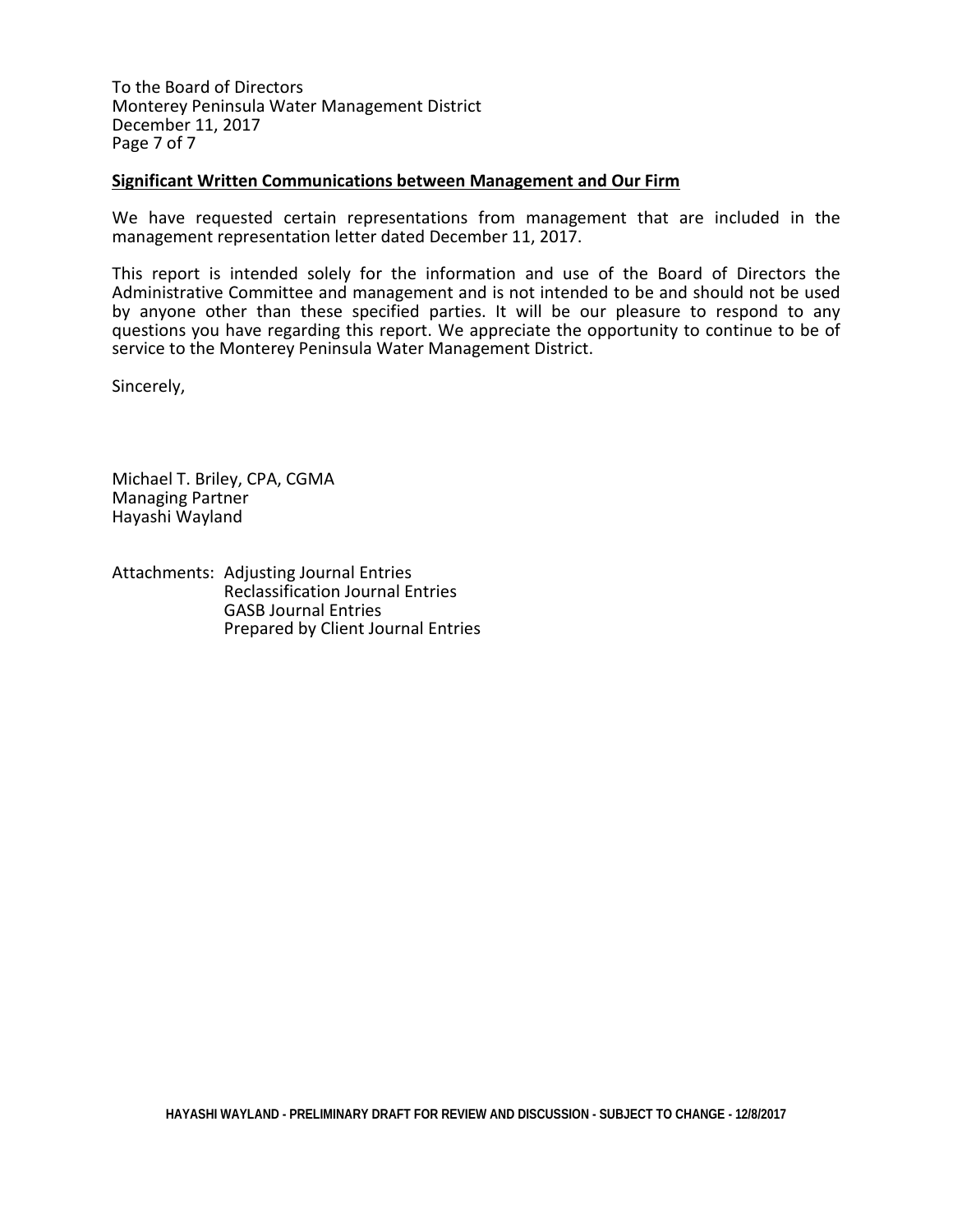#### **Monterey Peninsula Water Management District AJE Year End: June 30, 2017 Adjusting Journal Entries Date: 7/1/2016 To 6/30/2017 Account No: AJE-01 To AJE-99**

| <b>Number</b> | <b>Date</b> | Name                                                              | <b>Account No</b>  | <b>Debit</b> | <b>Credit</b> | <b>Amount Chg Net Income (Loss)</b> |              |
|---------------|-------------|-------------------------------------------------------------------|--------------------|--------------|---------------|-------------------------------------|--------------|
|               |             | Net Income (Loss) Before Adjustments                              |                    |              |               | 2,693,652.00                        |              |
|               |             | AJE-01 6/30/2017 Unapportioned/Uncollected Tax 26-10-150100 SRF02 |                    |              | 15,643.00     |                                     |              |
|               |             | AJE-01 6/30/2017 Deferred Revenue                                 | 26-10-370000 SRF02 | 15.643.00    |               |                                     |              |
|               |             | AJE-01 6/30/2017 Unapportioned/Uncollected Tax 35-10-150100 CPF01 |                    | 10.298.00    |               |                                     |              |
|               |             | AJE-01 6/30/2017 Deferred Revenue                                 | 35-10-370000 CPF01 |              | 10.298.00     |                                     |              |
|               |             | To record uncollected taxes.                                      |                    |              |               |                                     |              |
|               |             |                                                                   |                    | 25.941.00    | 25.941.00     | 0.00                                | 2,693,652.00 |
|               |             |                                                                   |                    | 25,941.00    | 25,941.00     | 0.00                                | 2,693,652.00 |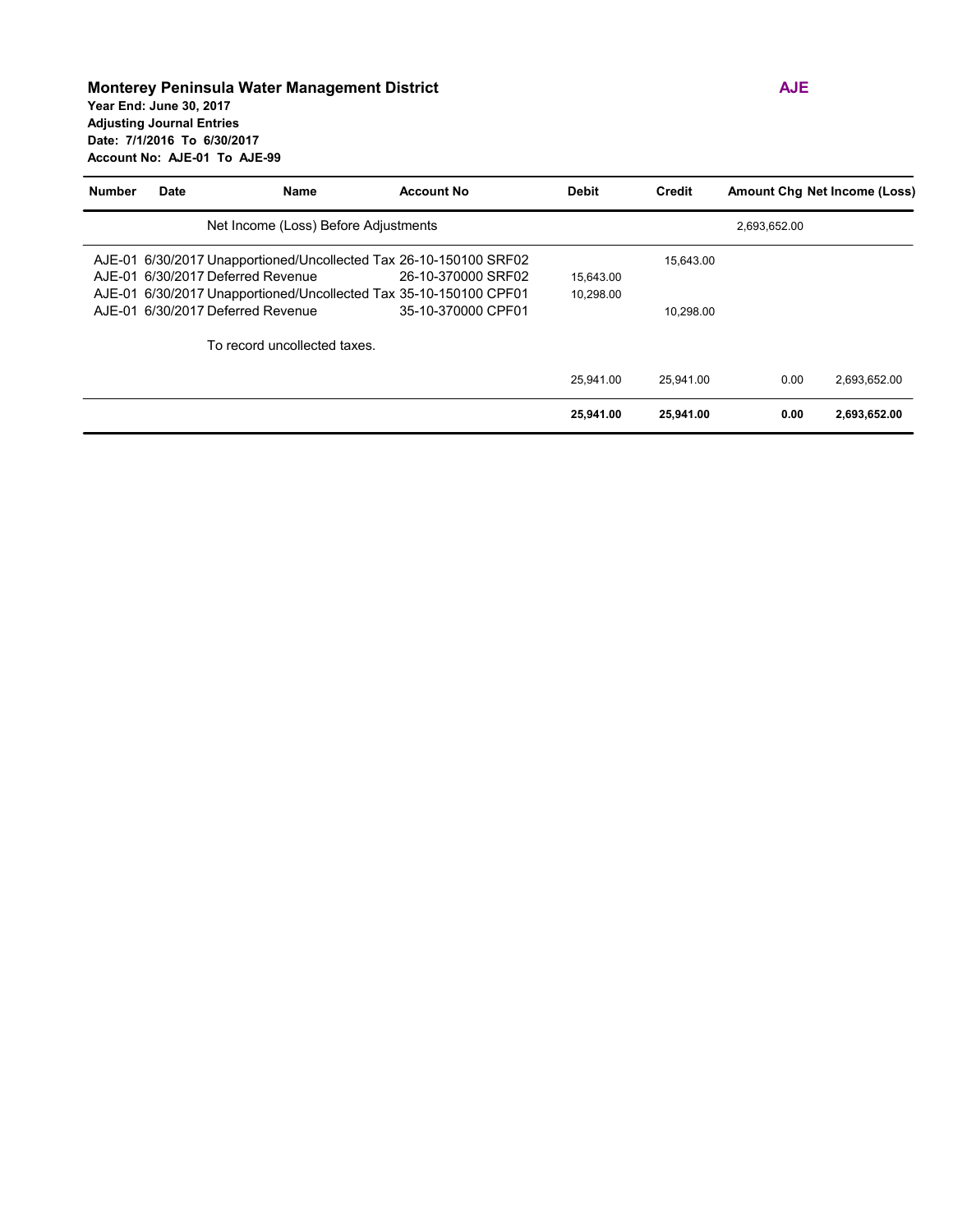#### **Monterey Peninsula Water Management District RJE Year End: June 30, 2017 Reclassification Journal Entries Date: 7/1/2016 To 6/30/2017**

| <b>Number</b> | <b>Date</b> | Name                                                                                                        | <b>Account No</b>                        | <b>Debit</b> | <b>Credit</b> |              | <b>Amount Chg Net Income (Loss)</b> |
|---------------|-------------|-------------------------------------------------------------------------------------------------------------|------------------------------------------|--------------|---------------|--------------|-------------------------------------|
|               |             | Net Income (Loss) Before Adjustments                                                                        |                                          |              |               | 2,693,652.00 |                                     |
|               |             | RJE-01 6/30/2017 Property Tax Revenue<br>RJE-01 6/30/2017 Interest-Monterey County Taxe: 26-10-691500 SRF02 | 26-10-611000 SRF02                       | 2,008.00     | 2,008.00      |              |                                     |
|               |             | RJE-01 6/30/2017 Property Tax Revenue<br>RJE-01 6/30/2017 Interest-Monterey County Taxe: 35-10-691500 CPF01 | 35-10-611000 CPF01                       | 1,200.00     | 1,200.00      |              |                                     |
|               |             | To reclass interest out of<br>property tax revenue.                                                         |                                          |              |               |              |                                     |
|               |             |                                                                                                             |                                          | 3,208.00     | 3,208.00      | 0.00         | 2,693,652.00                        |
|               |             | RJE-02 6/30/2017 Water Supply Charge<br>RJE-02 6/30/2017 Interest Income                                    | 35-10-520500 CPF01<br>35-10-691000 CPF01 | 10,271.00    | 10,271.00     |              |                                     |
|               |             | To reclass interest/penalty<br>portion received on water supply charge.                                     |                                          |              |               |              |                                     |
|               |             |                                                                                                             |                                          | 10,271.00    | 10,271.00     | 0.00         | 2,693,652.00                        |
|               |             |                                                                                                             |                                          | 13,479.00    | 13,479.00     | 0.00         | 2,693,652.00                        |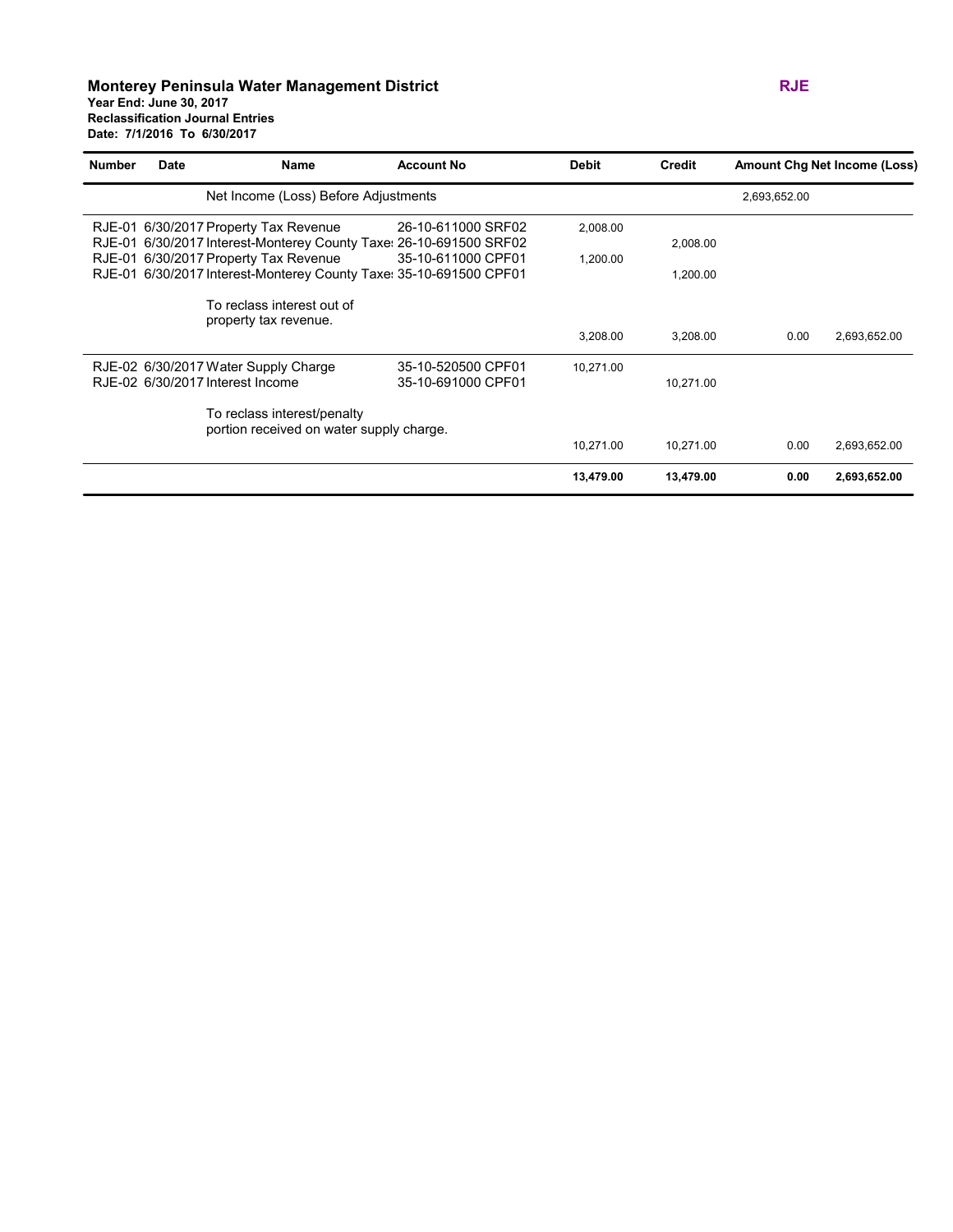#### **Monterey Peninsula Water Management District GASB Year End: June 30, 2017 GASB Journal Entries Date: 7/1/2016 To 6/30/2017 Account No: GASB-00 To GASB-99**

| <b>Number</b> | Date | Name                                                                                          | <b>Account No</b> | <b>Debit</b> | <b>Credit</b> |               | <b>Amount Chg Net Income (Loss)</b> |  |
|---------------|------|-----------------------------------------------------------------------------------------------|-------------------|--------------|---------------|---------------|-------------------------------------|--|
|               |      | Net Income (Loss) Before Adjustments                                                          |                   | 2,948,853.00 |               |               |                                     |  |
|               |      | GASB-01 6/30/2017 Pension expense - GASB 68                                                   | 24-02-719200 G34G | 16.221.00    |               |               |                                     |  |
|               |      | GASB-01 6/30/2017 Pension expense - GASB 68                                                   | 26-02-719200 G34G | 10,428.00    |               |               |                                     |  |
|               |      | GASB-01 6/30/2017 Pension expense - GASB 68                                                   | 35-02-719200 G34G | 11,973.00    |               |               |                                     |  |
|               |      | GASB-01 6/30/2017 Deferred Outflows - PERS Cont 51-10-171000 51                               |                   | 21,107.00    |               |               |                                     |  |
|               |      | GASB-01 6/30/2017 Deferred Outflows - Actuarial                                               | 51-10-172000 51   | 181,883.00   |               |               |                                     |  |
|               |      | GASB-01 6/30/2017 Deferred Inflows - Actuarial                                                | 51-10-371500 51   | 706,319.00   |               |               |                                     |  |
|               |      | GASB-01 6/30/2017 Net Pension Liability                                                       | 51-10-383000 51   |              | 947,931.00    |               |                                     |  |
|               |      | To record adjustment to deferred<br>outflow/inflow<br>of resources and net pension liability. |                   |              |               |               |                                     |  |
|               |      |                                                                                               |                   | 947,931.00   | 947,931.00    | (38,622.00)   | 2,910,231.00                        |  |
|               |      | GASB-02 6/30/2017 Current Year OPEB Cost                                                      | 24-10-716000 G34G | 90,963.00    |               |               |                                     |  |
|               |      | GASB-02 6/30/2017 Current Year OPEB Cost                                                      | 26-10-716000 G34G | 58,476.00    |               |               |                                     |  |
|               |      | GASB-02 6/30/2017 Current Year OPEB Cost                                                      | 35-10-716000 G34G | 67,140.00    |               |               |                                     |  |
|               |      | GASB-02 6/30/2017 L/T Debt OPEB                                                               | 51-10-282000 51   |              | 216,579.00    |               |                                     |  |
|               |      | To record current year adjustment<br>to OPEB liability.                                       |                   |              |               |               |                                     |  |
|               |      |                                                                                               |                   | 216,579.00   | 216,579.00    | (216, 579.00) | 2,693,652.00                        |  |
|               |      |                                                                                               |                   | 1,164,510.00 | 1,164,510.00  | (255, 201.00) | 2,693,652.00                        |  |